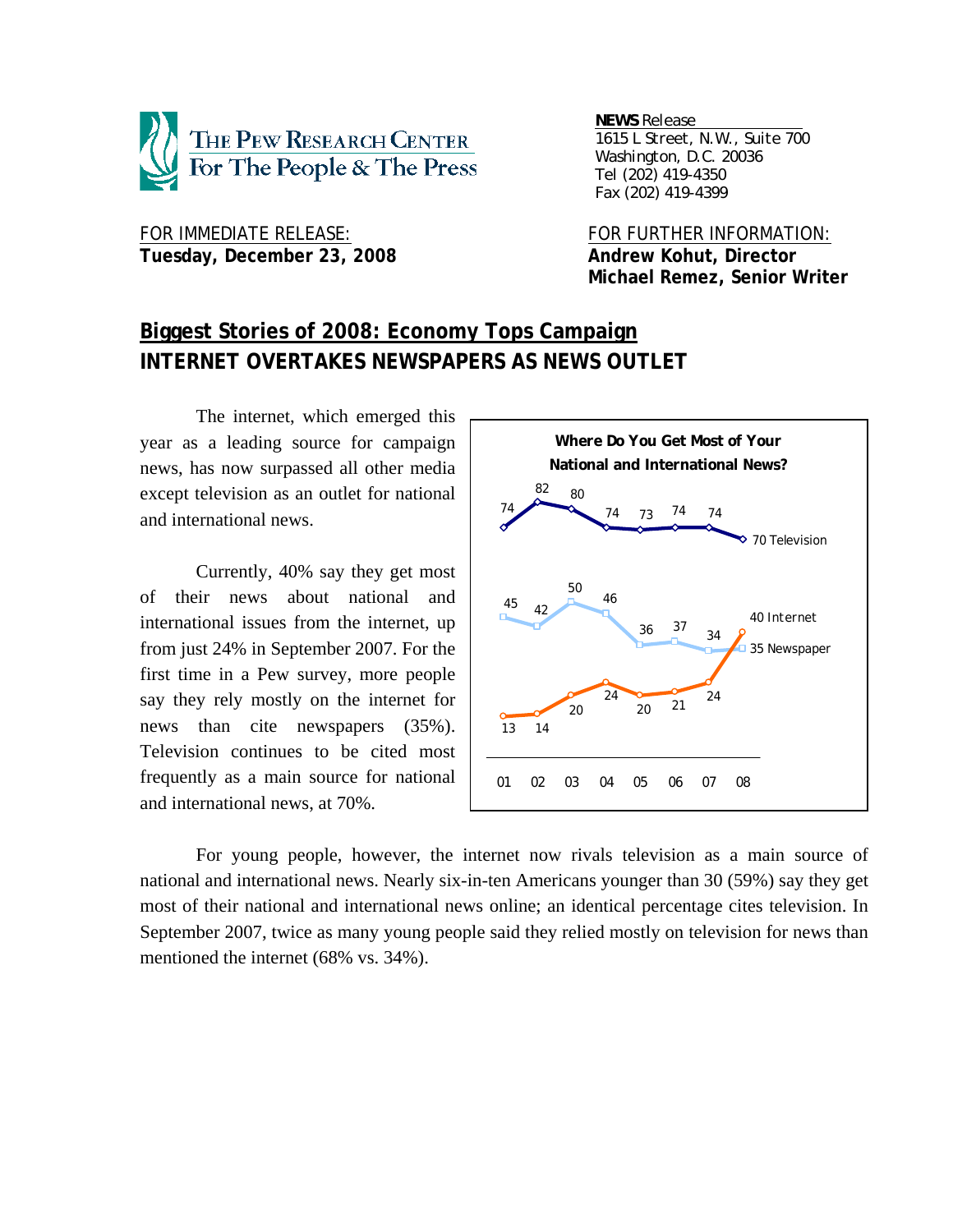The percentage of people younger than 30 citing television as a main news source has declined from 68% in September 2007 to 59% currently. This mirrors a trend seen earlier this year in campaign news consumption. (*See "Internet Now Major Source of Campaign News," News Interest Index, Oct. 31, 2008.)* 

The survey by the Pew Research Center for the People & the Press, conducted Dec. 3-7 among 1,489 adults, finds there has been little

| Internet Rivals TV as Main News Source<br>for Young People*                                                                                                                |                                                     |                                                           |                                                    |                                                                      |  |  |  |  |
|----------------------------------------------------------------------------------------------------------------------------------------------------------------------------|-----------------------------------------------------|-----------------------------------------------------------|----------------------------------------------------|----------------------------------------------------------------------|--|--|--|--|
| Main source of<br>news<br>Television<br>Internet<br>Newspapers<br>Radio<br>Magazines<br>Other (Vol.)<br>* Ages 18 to 29.<br>Figures add to more than 100% because multiple | Aug<br>2006<br>%<br>62<br>32.<br>29<br>16<br>1<br>3 | Sept<br>2007<br>%<br>68<br>34<br>23<br>13<br>$\star$<br>5 | Dec<br>2008<br>%<br>59<br>59<br>28<br>18<br>4<br>6 | <i>07-08</i><br>Change<br>-11<br>$+25$<br>$+5$<br>+5<br>$+4$<br>$+1$ |  |  |  |  |
| responses were allowed.                                                                                                                                                    |                                                     |                                                           |                                                    |                                                                      |  |  |  |  |

change in the individual TV news outlets that people rely on for national and international news. Nearly a quarter of the public (23%) says they get most of their news from CNN, while 17% cite Fox News; smaller shares mention other cable and broadcast outlets.

# **Top News Stories of 2008**

While the 2008 presidential campaign attracted high levels of public attention, the

economy was the top story of the year in terms of news interest, according to Pew's Weekly News Interest Index. In late September, as the nation's financial crisis deepened, 70% said they were following news about the economy very closely. That ranks among the highest levels of news interest for any story in the past two decades.

 News about gas prices, both rising and falling, also attracted considerable public attention. In early June, two-thirds of Americans (66%) said they were tracking news about the rising price of gasoline very closely.

|                                                                                            | Top News Interest Stories of 2008              |              |  |  |  |  |  |
|--------------------------------------------------------------------------------------------|------------------------------------------------|--------------|--|--|--|--|--|
|                                                                                            |                                                | Followed     |  |  |  |  |  |
|                                                                                            |                                                | very closely |  |  |  |  |  |
| Story                                                                                      |                                                | %            |  |  |  |  |  |
| 1.                                                                                         | Conditions of U.S. economy (Sept 22-28)        | 70           |  |  |  |  |  |
| 2.                                                                                         | Rising price of gasoline (June 2-8)            | 66           |  |  |  |  |  |
| 3.                                                                                         | Debate over Wall St. bailout (Sept 29-Oct 5)   | 62           |  |  |  |  |  |
| 4.                                                                                         | 2008 pres. general election (Oct 13-19)        | 61           |  |  |  |  |  |
| 5.                                                                                         | Major drops in U.S. stock market (Oct 6-12)    | 59           |  |  |  |  |  |
| 6.                                                                                         | Falling price of gas and oil (Oct 13-19)       | 53           |  |  |  |  |  |
| 7.                                                                                         | Hurricane Ike (Sept 8-14)                      | 50           |  |  |  |  |  |
| 8.                                                                                         | Wall Street financial crisis hits (Sept 15-21) | 49           |  |  |  |  |  |
| 9.                                                                                         | Obama transition (Nov 17-23)                   | 49           |  |  |  |  |  |
|                                                                                            | 10. 2008 pres. primary election (Feb 11-17)    | 44           |  |  |  |  |  |
|                                                                                            | 11. Hurricane Gustav (Sept 1-7)                | 42           |  |  |  |  |  |
|                                                                                            | 12. Debate over auto bailout (Nov 17-23)       | 41           |  |  |  |  |  |
|                                                                                            | 13. Rising unemployment (Dec 1-7)              | 40           |  |  |  |  |  |
|                                                                                            | 14. Floods in the Midwest (June 16-22)         | 39           |  |  |  |  |  |
| 15.                                                                                        | Beijing Olympic games (Aug 18-24)              | 35           |  |  |  |  |  |
| For stories measured multiple times the highest percentage for<br>"very closely" is shown. |                                                |              |  |  |  |  |  |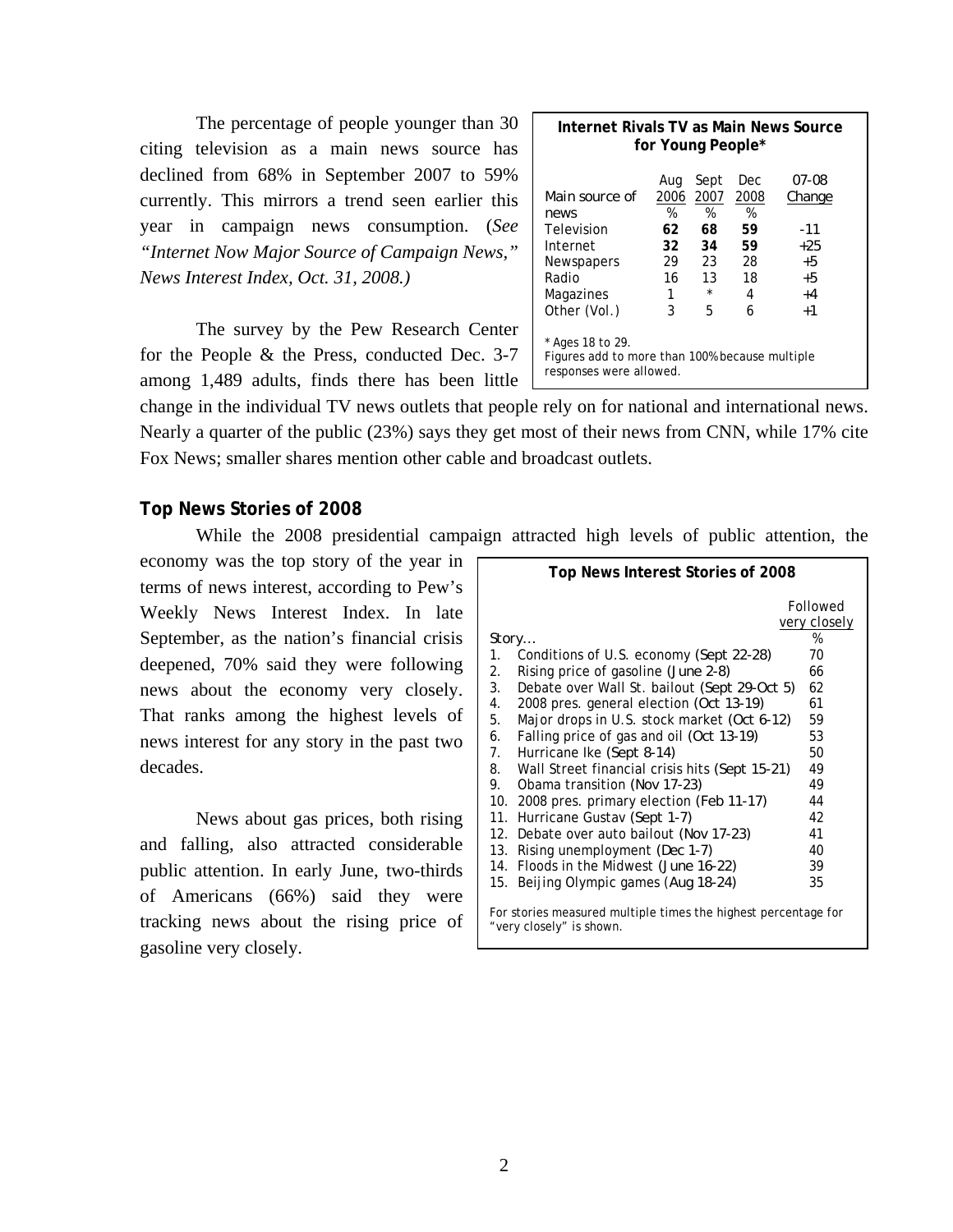The rising price of gasoline was the top news story in 2007, but far fewer followed news about rising gas prices very closely (52% in May). This year, the falling price of gas also drew broad interest (53% very closely in October).

 The congressional debate over legislation to stabilize financial markets also drew extensive interest. In early October, just after President Bush signed the financial rescue measure, 62% followed this story very closely.

 Interest in election news remained at historically high levels throughout the lengthy campaign. Interest in the general election peaked in mid-October (at 61%), but approached that level at other points in the campaign. Public interest in the primary campaigns also was higher than during previous primary contests. In mid-February, 44% said they were following news about the candidates for the presidential election very closely.

 Notably, the war in Iraq was not among this year's 15 most closely followed news stories. In mid-July, a third of Americans (33%) said they were following news about the current situation and events in Iraq, the highest percentage measured this year. In 2007, interest in news about the war reached 40% in early January, just before President Bush announced his troop surge; the war in Iraq was the sixth-ranked story last year.

In Pew's final Weekly News Interest Index for 2008, nearly four-in-ten Americans (37%) say they followed news about the Bush administration's plan to provide emergency loans to U.S. automakers. That is in line with previous measures of public interest in the debate over whether to aid the struggling automakers. Three-in-ten (30%) paid very close attention to news about a Wall Street investor, Bernard Madoff, who allegedly cheated people out of billions of dollars. Nearly as many (28%) tracked news about an Iraqi journalist throwing his shoes at President Bush very closely, and 25% said they followed news about slumping retail sales during the holiday season very closely.

These findings are based on the most recent installment of the weekly News Interest Index, an ongoing project of the Pew Research Center for the People & the Press. The index, building on the Center's longstanding research into public attentiveness to major news stories, examines news interest as it relates to the news media's coverage. The weekly survey is conducted in conjunction with The Project for Excellence in Journalism's News Coverage Index, which monitors the news reported by major newspaper, television, radio and online news outlets on an ongoing basis. The most recent survey was conducted December 19-22 from a nationally representative sample of 1,013 adults.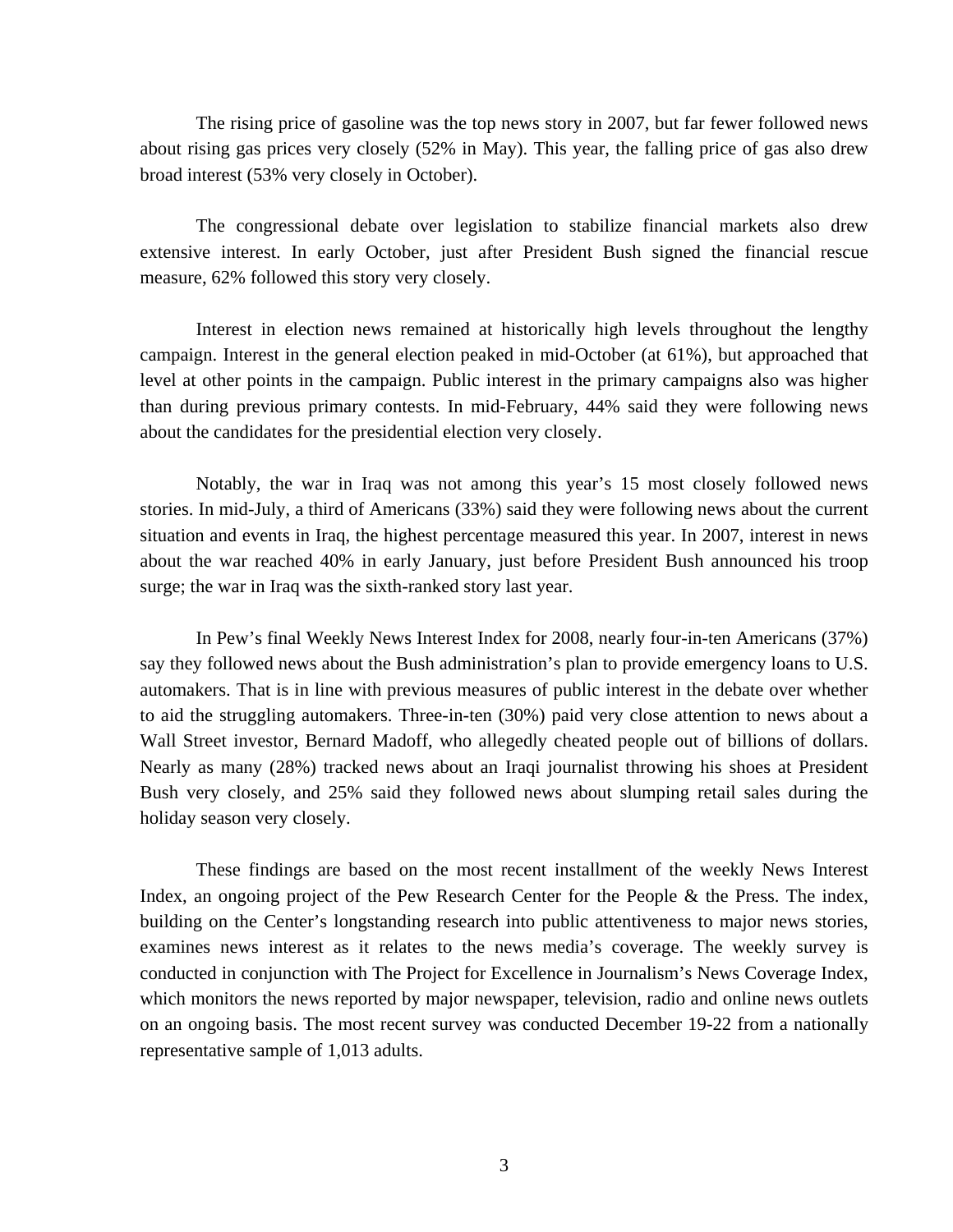# **About the News Interest Index**

The *News Interest Index* is a weekly survey conducted by the Pew Research Center for the People & the Press aimed at gauging the public's interest in and reaction to major news events.

This project has been undertaken in conjunction with the Project for Excellence in Journalism's *News Coverage Index*, an ongoing content analysis of the news. The News Coverage Index catalogues the news from top news organizations across five major sectors of the media: newspapers, network television, cable television, radio and the internet. Each week (from Sunday through Friday) PEJ compiles this data to identify the top stories for the week. The News Interest Index survey collects data from Friday through Monday to gauge public interest in the most covered stories of the week.

Results for the weekly surveys are based on telephone interviews among a nationwide sample of approximately 1,000 adults, 18 years of age or older, conducted under the direction of ORC (Opinion Research Corporation). For results based on the total sample, one can say with 95% confidence that the error attributable to sampling is plus or minus 3.5 percentage points.

In addition to sampling error, one should bear in mind that question wording and practical difficulties in conducting surveys can introduce error or bias into the findings of opinion polls, and that results based on subgroups will have larger margins of error.

For more information about the Project for Excellence in Journalism's News Coverage Index, go to www.journalism.org.

# **About the Pew Research Center for the People & the Press**

The Pew Research Center for the People  $\&$  the Press is an independent opinion research group that studies attitudes toward the press, politics and public policy issues. We are sponsored by The Pew Charitable Trusts and are one of seven projects that make up the Pew Research Center, a nonpartisan "fact tank" that provides information on the issues, attitudes and trends shaping America and the world.

The Center's purpose is to serve as a forum for ideas on the media and public policy through public opinion research. In this role it serves as an important information resource for political leaders, journalists, scholars, and public interest organizations. All of our current survey results are made available free of charge.

All of the Center's research and reports are collaborative products based on the input and analysis of the entire Center staff consisting of:

 Andrew Kohut, Director Scott Keeter, Director of Survey Research Carroll Doherty and Michael Dimock, Associate Directors Kim Parker, Senior Researcher Michael Remez, Senior Writer Juliana Menasce Horowitz, Robert Suls, Shawn Neidorf, Leah Christian, Jocelyn Kiley and Neha Sahgal, Research Associates Kathleen Holzwart and Alec Tyson, Research Analysts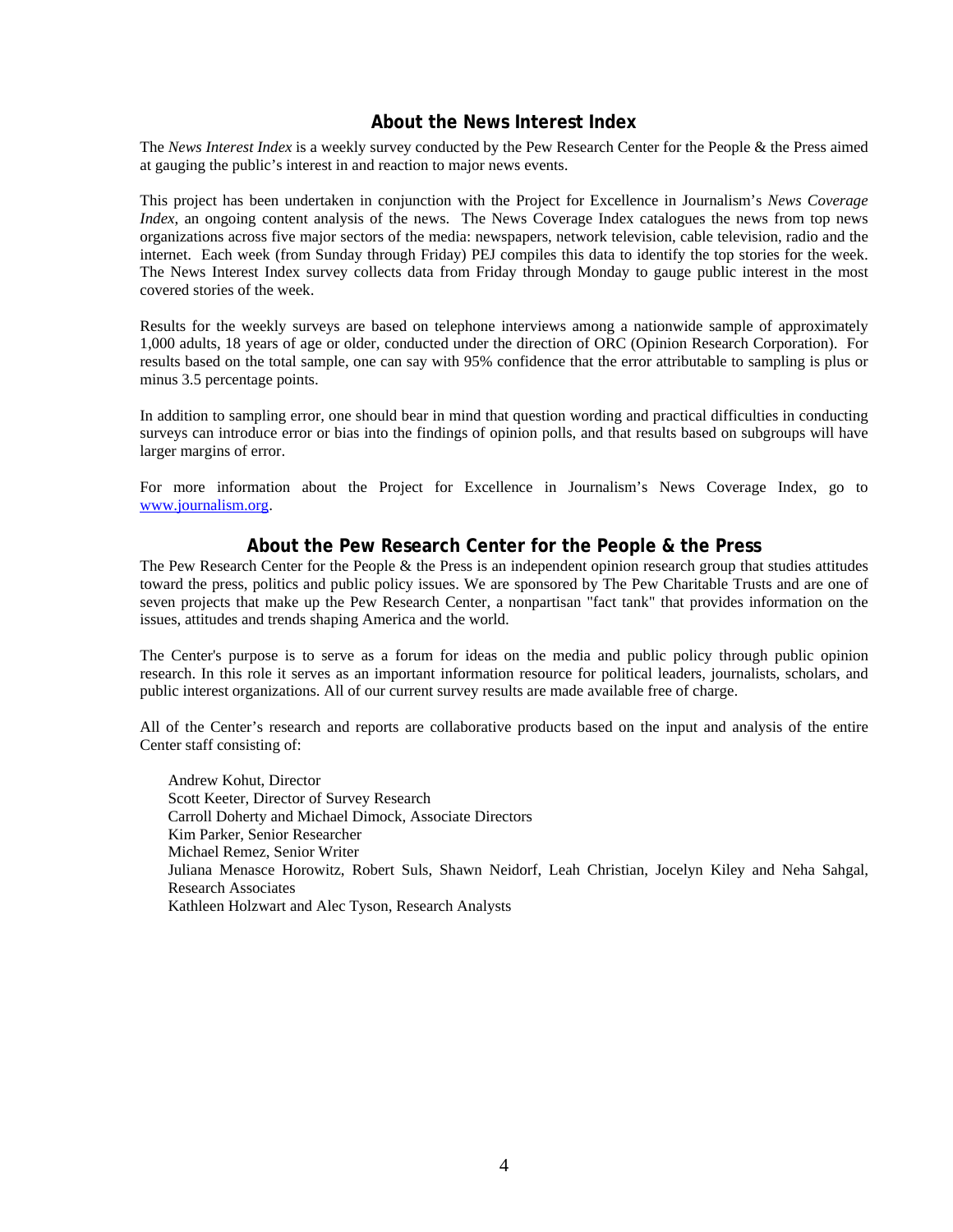## **PEW RESEARCH CENTER FOR THE PEOPLE & THE PRESS DECEMBER 2008 POLITICAL & ECONOMIC SURVEY FINAL TOPLINE**  December 3-7, 2008

N=1,489

## **QUESTION 1 THROUGH 12 PREVIOUSLY RELEASED**

#### **ASK ALL:**

On a different subject…

Q.13 How do you get most of your news about national and international issues? From **[READ AND RANDOMIZE]**? **[ACCEPT TWO ANSWERS: IF ONLY ONE RESPONSE IS GIVEN, PROBE FOR ADDITIONAL RESPONSE]**

|                                                   |        |        |       |                |          |                | (VOL.)             |
|---------------------------------------------------|--------|--------|-------|----------------|----------|----------------|--------------------|
|                                                   | Tele-  | News-  |       | Maga-          |          |                | (VOL.) Don't Know/ |
|                                                   | vision | papers | Radio | zines          | Internet | Other          | Refused            |
| December, 2008                                    | 70     | 35     | 18    | 5              | 40       | $\overline{2}$ |                    |
| September, 2007                                   | 74     | 34     | 13    | $\overline{c}$ | 24       | $\overline{c}$ | 1                  |
| July, 2007                                        | 65     | 27     | 15    | $\overline{c}$ | 26       | $\overline{c}$ | 1                  |
| Late September, 2006                              | 74     | 37     | 16    | $\overline{4}$ | 21       | 3              | 1                  |
| August, 2006                                      | 72     | 36     | 14    | 4              | 24       | $\overline{c}$ | 1                  |
| November, 2005                                    | 73     | 36     | 16    | 2              | 20       | $\overline{c}$ | *                  |
| Early Sept, 2005 <sup>1</sup> (Hurricane Katrina) | 89     | 35     | 17    | ∗              | 21       | 3              | ∗                  |
| June, 2005                                        | 74     | 44     | 22    | 5              | 24       | $\overline{c}$ | 1                  |
| December, 2004                                    | 74     | 46     | 21    | 4              | 24       | $\overline{c}$ | 3                  |
| October, 2003                                     | 80     | 50     | 18    | 4              | 20       | $\overline{c}$ | 1                  |
| August, 2003                                      | 79     | 46     | 15    | 3              | 18       | $\overline{c}$ | 1                  |
| Early July, 2003                                  | 79     | 45     | 16    | 5              | 19       | 1              | *                  |
| March, 2003 (War in Iraq)                         | 89     | 24     | 19    | ∗              | 11       | 2              | ∗                  |
| February, 2003                                    | 83     | 42     | 19    | 4              | 15       | 3              | *                  |
| January, 2003                                     | 81     | 44     | 22    | 4              | 17       | $\overline{c}$ | 1                  |
| January, 2002                                     | 82     | 42     | 21    | 3              | 14       | $\overline{c}$ | *                  |
| Mid-September, 2001 (Terror Attacks)              | 90     | 11     | 14    | ∗              | 5        | 1              | 1                  |
| Early September, 2001                             | 74     | 45     | 18    | 6              | 13       | 1              | ∗                  |
| February, 2001                                    | 76     | 40     | 16    | 4              | 10       | $\overline{c}$ | 1                  |
| October, 1999                                     | 80     | 48     | 19    | 5              | 11       | $\overline{c}$ | *                  |
| January, 1999                                     | 82     | 42     | 18    | 4              | 6        | $\overline{2}$ | *                  |
| January, 1996                                     | 88     | 61     | 25    | 8              | --       | $\overline{c}$ | ∗                  |
| September, 1995                                   | 82     | 63     | 20    | 10             | $-$      | 1              | 1                  |
| January, 1994                                     | 83     | 51     | 15    | 10             | --       | 5              | 1                  |
| September, 1993                                   | 83     | 60     | 17    | 9              | --       | 3              | *                  |
| January, 1993                                     | 83     | 52     | 17    | 5              | --       |                | 1                  |
| Early January, 1991 (Persian Gulf)                | 82     | 40     | 15    | 4              | $\sim$   | 1              | *                  |

 $\frac{1}{1}$ 

In Early September 2005, the question was worded "news about the impact of Hurricane Katrina." In March 2003, the question was worded "news about the war in Iraq," and in Mid-September 2001, the question was worded "news about the terrorist attacks." In September 1995, question wording did not include "international." In Early January 1991 the question asked about "the latest developments in the Persian Gulf."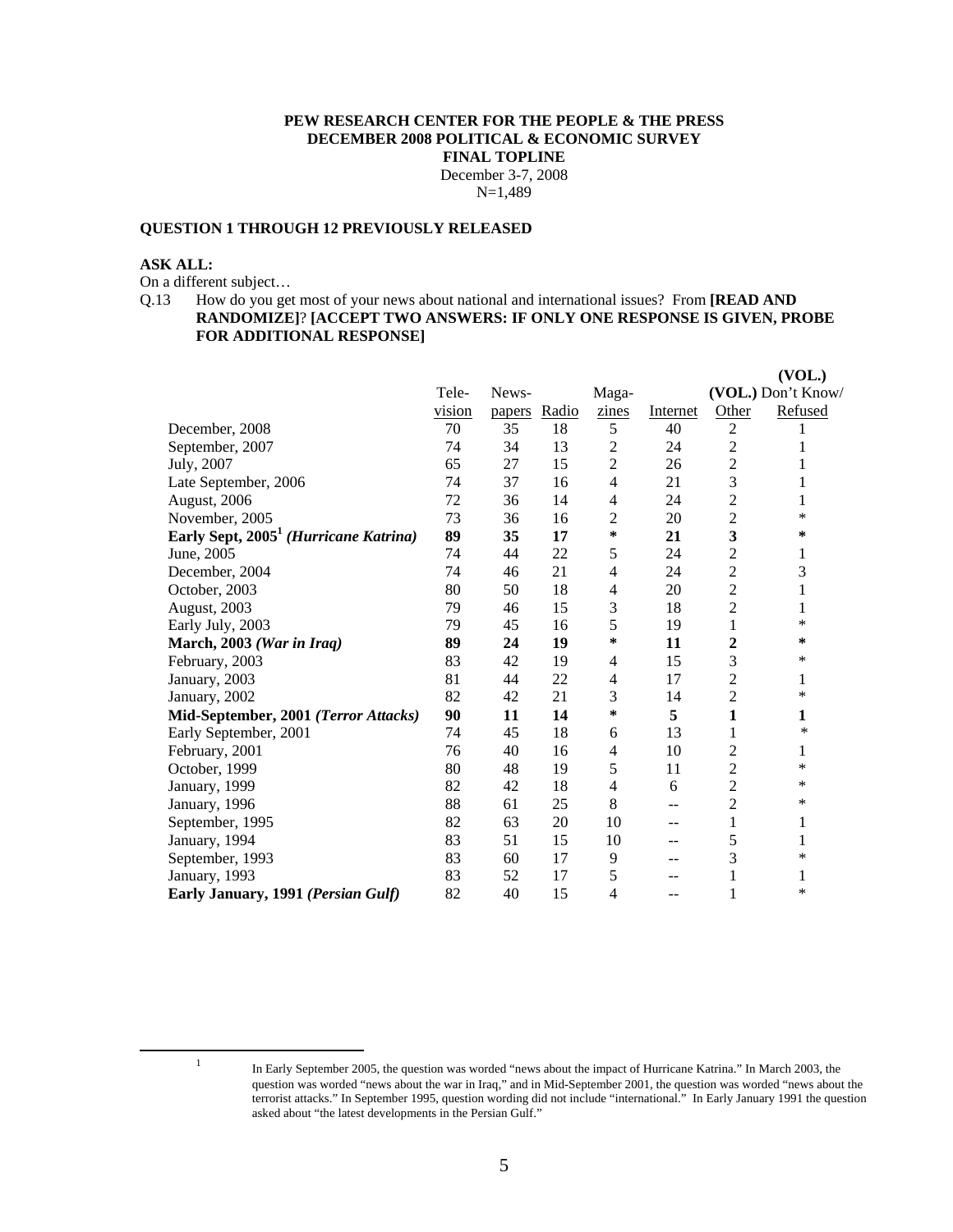# **IF '1' TELEVISION AS EITHER 1ST OR 2ND RESPONSE IN Q.13 ASK:**

Q.14 On television, do you get most of your news about national and international issues from **[READ, RANDOMIZE ITEMS 2 THRU 4 AND 5 THRU 7 SEPARATELY, AND RANDOMIZE SETS OF ITEMS (LOCAL; NETWORK; CABLE). ACCEPT MULTIPLE ANSWERS BUT DO NOT PROBE FOR ADDITIONAL]** 

|    | <b>Hurricane</b>                 |                |      |      |      |          |                            |           |    |      |           |     |
|----|----------------------------------|----------------|------|------|------|----------|----------------------------|-----------|----|------|-----------|-----|
|    | Katrina                          |                |      |      |      |          |                            |           |    |      |           |     |
|    |                                  |                |      |      |      | Early    |                            |           |    |      | Early     |     |
|    | <b>BASED ON TOTAL [N=1,489]:</b> | Sept           | July | Aug  | Nov. |          | Sept June Dec Oct Aug July |           |    |      |           | Jan |
|    |                                  | 2007           | 2007 | 2006 | 2005 | $2005^2$ | 2005                       | 2004 2003 |    | 2003 | 2003 2002 |     |
| 15 | Local news programming           | 18             | 12   | 13   | 16   | 19       | 13                         | 15        |    |      |           | 16  |
| 12 | <b>ABC</b> Network news          | 11             | 10   | 10   | 14   | 14       | 12                         | 11        | 12 | 12   | 12        | 11  |
| 9  | <b>CBS</b> Network news          | 8              |      | 9    | 12   | 8        | 9                          | 9         | 8  | 10   | 11        | 11  |
| 10 | NBC Network news                 | 13             | 11   | 12   | 15   | 12       | 12                         | 14        | 13 | 15   | 14        | 15  |
| 23 | CNN Cable news                   | 22             | 16   | 24   | 24   | 31       | 18                         | 20        | 20 | 26   | 27        | 28  |
| 8  | <b>MSNBC</b> Cable news          |                | 5    | 6    | 8    | 9        | 5                          | 6         | 6  |      | 9         | 8   |
| 17 | The Fox News Cable Channel       | 16             | 17   | 20   | 22   | 22       | 16                         | 19        |    | 18   | 22        | 16  |
| 4  | Other (VOL.)                     | 3              | 2    | 6    | 5    | 3        | $\mathfrak{D}$             | 3         | -- | 3    | 3         |     |
|    | Don't know/Refused (VOL.)        | $\mathfrak{D}$ |      |      | 3    | 3        |                            |           |    |      |           |     |

# **QUESTION 15 PREVIOUSLY RELEASED**

# **QUESTIONS 16 AND 17 HELD FOR FUTURE RELEASE**

## **NO QUESTION 18**

# **QUESTIONS 19 THROUGH END PREVIOUSLY RELEASED**

# $\frac{1}{2}$

<sup>&</sup>lt;sup>2</sup> In Early September 2005, the question was worded: "Have you been getting most of your news about the disaster from ..."